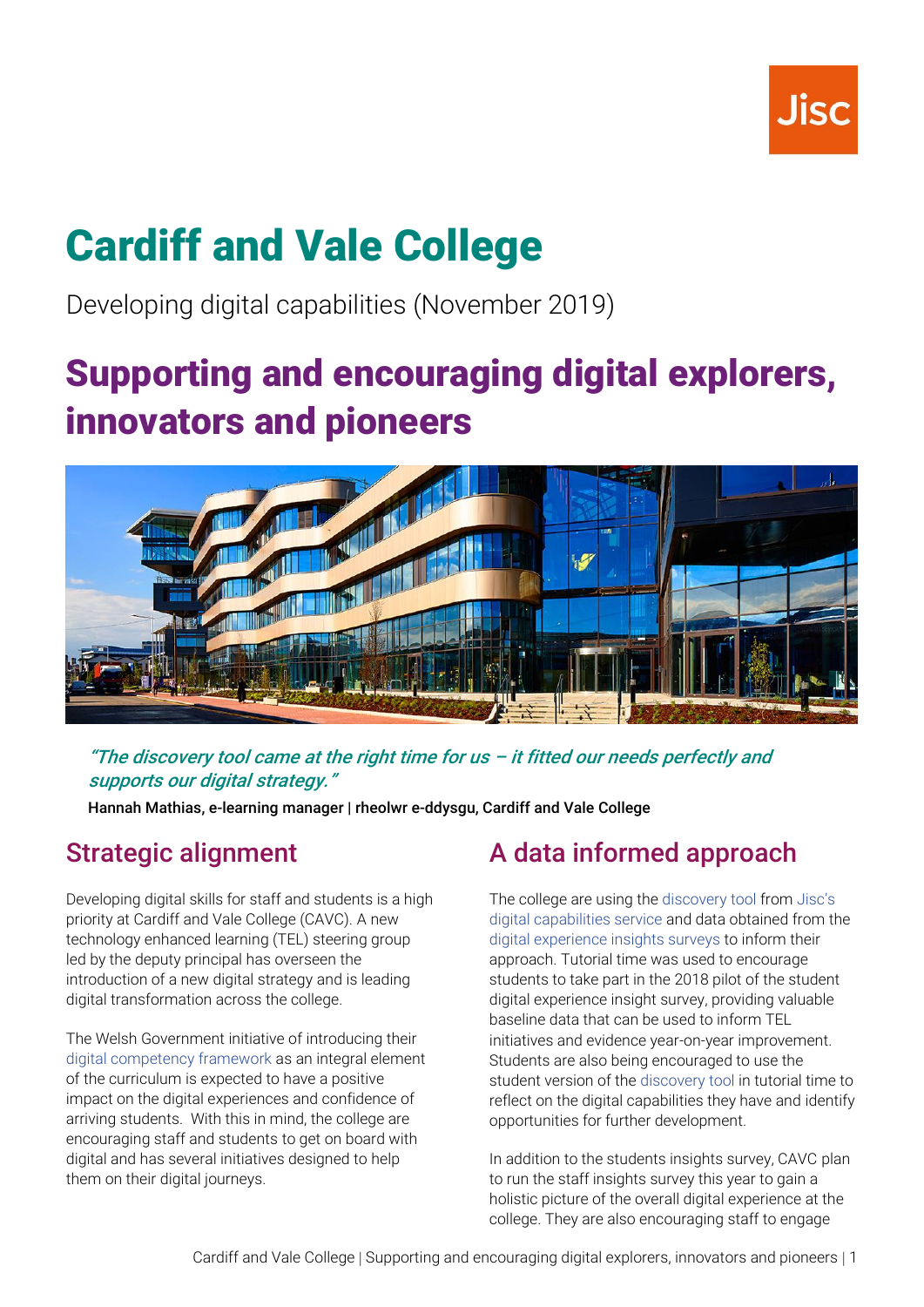with the [discovery tool](file:///C:/Users/clare.killen/AppData/Local/Microsoft/Windows/INetCache/Content.Outlook/TIRQ3N02/discovery%20tool) in their scheduled continuous professional development (CPD) time.

Together, the high-level anonymised data from the discovery tool and the detailed, more nuanced data obtained from the surveys and will yield valuable data that can be used to inform strategy and practice.

### Structured journeys and clear ways to engage

CAVC is a Microsoft Showcase College that use the latest technologies to enhance learning and drive digital change. The TEL strategy for the college has been condensed into a visual two-page document using an infographic approach. This articulates the concept of a TEL journey and this is presented using tailored versions for specific roles (eg lecturers, support staff, leaders).

Staff are being encouraged to engage with the [Microsoft Innovative Educators](https://education.microsoft.com/microsoft-innovative-educator-programs/mie-expert) (MIE) programme through a series of structured development pathways.

Every journey starts off with the Jisc [discovery tool.](https://digitalcapability.jisc.ac.uk/our-service/discovery-tool/) Individuals review their feedback from the discovery tool with their line manager and then engage with the pathways approach.

The referencing of Microsoft Educator Community content through the [discovery tool](https://digitalcapability.jisc.ac.uk/our-service/discovery-tool/) has been helpful and provides a synergy with the approach taken at CAVC.

#### The TEL journeys

- The TEL explorer journey is the first step on the pathway for lecturing staff. Lecturers must achieve their MIE badge through the Microsoft Educator Community (MEC) and develop their Moodle course to achieve a two-star rating (interactive). This is rated by the TEL team. Lecturers also conduct a TEL experiment where they reflect on the use of TEL in their teaching and learning. All of this evidence is submitted to Moodle for the TEL team to evaluate and award the TEL explorer badge. Those working towards this are supported by the CAVC TEL team.
- The second stage is to work towards becoming a TEL pioneer. Lecturers must achieve their MIE Expert badge from the MEC and develop a threestar rated Moodle course recognised as being innovative by the TEL team. Portfolio building continues along with a second TEL experiment and the additional responsibility of supporting others with TEL developments.

Similar pathways have also been developed for business support personnel, leaders and managers incorporating Microsoft certifications and MEC badges.

### Gamification, rewards and recognition

The TEL journeys generate badges and each term the team that has gained the most badges is rewarded with a prize of a team building activity – something fun but focused. This reflects the importance of team building which is not always evident in traditional approaches to continuous professional development.

The idea behind the approach adopted by CAVC is to gamify digital skills development a little, to make it fun, engaging and most importantly to allow individuals and line managers ownership and the ability to contextualise digital development activities in ways that best suit their subjects, the needs of learners, curriculum and team ambitions.

Linking development into the appraisal and personal development review processes emphasises team ownership and naturally builds in an additional level of team co-development, interest and support.

### Inspiring digital enterprise for students

#### Student digital leaders

CAVC has approximately 35-40 student digital leaders, some of whom are doing this as part of their course, others who are volunteers. Most are also doing the [iDEA](https://idea.org.uk/) scheme. They work with a Microsoft coach and can also take MS office exams and more technical MS qualifications if they wish. They have the opportunity to work towards badges on the [Microsoft Educator](https://education.microsoft.com/)  [community](https://education.microsoft.com/) and some are now running their own workshops for students in the Makerspace area.

#### **Makerspace**

The Makerspace facility opened in November 2018. It is a cross-curricula facility that is equipped with cutting edge, industry standard technologies. The Makerspace area is open to staff and students.

Technologies available in Makerspace are varied and include virtual reality, coding, 360 cameras, 3D printers. Workshops are available on topics such as 3D design (including reviewing the product in virtual reality before sending to 3D print) and creative arts and crafts with Microbits.